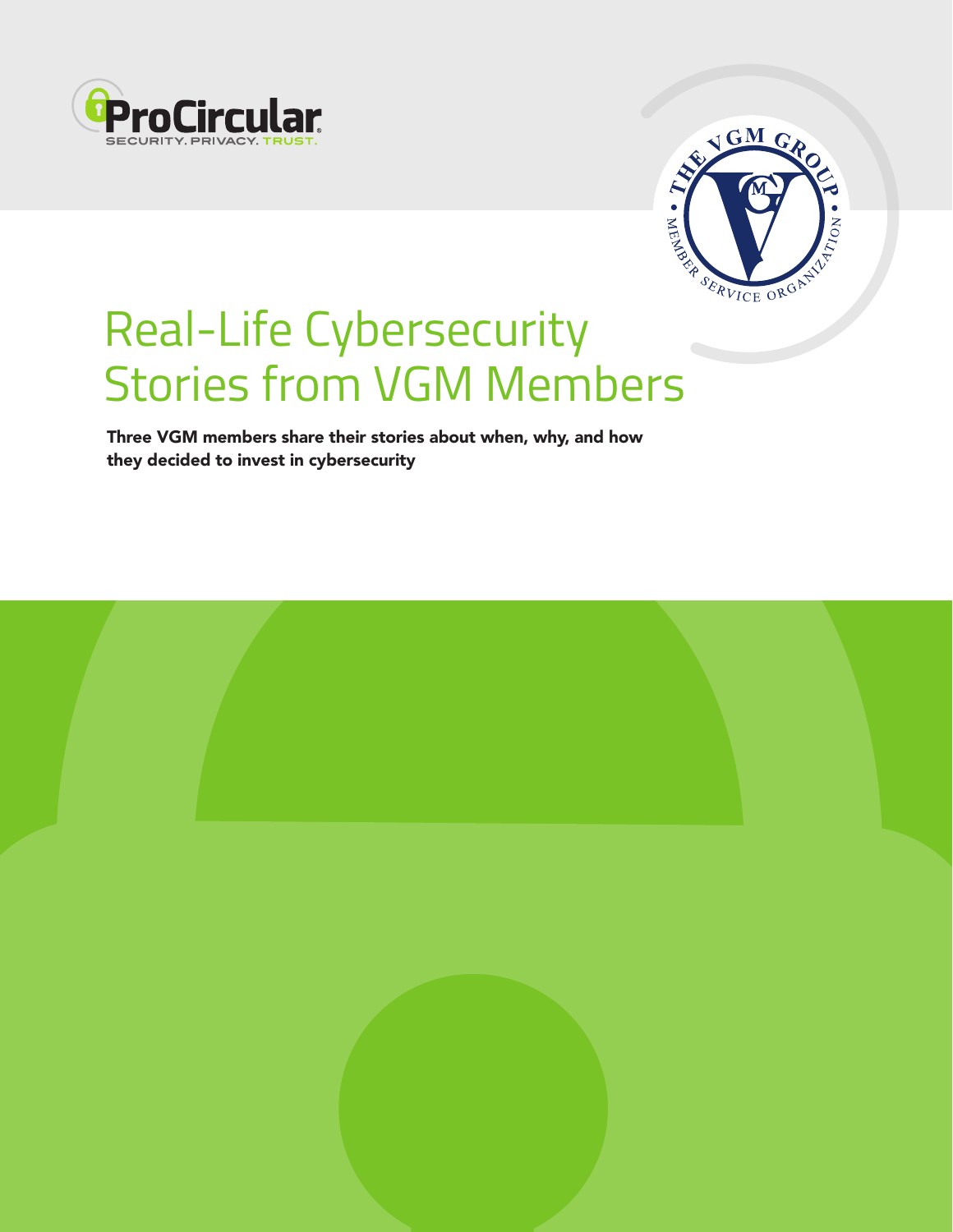**How do you know when it's time to improve your organization's cybersecurity? What changes should you make to better secure your data? For home medical equipment providers, there are many factors that can prompt action — and many different ways you can improve your security posture.** 

Here, three VGM members share their stories with you about when, why, and how they decided to invest in cybersecurity — and the changes they've seen as a result.

### **URS Medical Takes a Proactive Approach to Security**

After seeing cybersecurity in the news more often, it hit home for Waco, Texas-based URS Medical that protecting patient data was becoming more important. "With an understanding of how much patient information we have, we didn't want to risk it — for the sake of the patients and for the sake of our company," says Colton Glaser, director of operations at URS Medical. "We want to be proactive instead of reactive."

When staff members started thinking about the number of times patient information passes back and forth between URS Medical, doctor's offices and hospitals, insurance partners, and the patients themselves, the company wanted to make sure that each step in the information-transfer process was secure. With a team of 40, URS Medical could be considered a small business — but it still believes that no risk is too big or too small.

After discussing internally, the company decided to take action – but wasn't sure where or how to start. At around the same time, URS Medical's president and vice president attended a VGM conference in Las Vegas where they happened upon a ProCircular seminar about cybersecurity.

After talking openly with ProCircular about current cybersecurity measures — and what the company wanted to improve upon — URS Medical was ready to move forward. "We had a few basics in place, but it was very eye-opening once we started the process," says Glaser. "We weren't aware of all the potential hazards we faced. We've learned so much that we didn't know before."

For example, the company quickly learned that there are specific steps to take in order to ensure that patches are handled promptly and effectively. They also discovered that following specific steps can ensure efficient business continuity and disaster recovery during and after an incident.

According to Glaser, one of the most impactful things URS Medical now has in place after working with ProCircular is an incident response plan. "We never had that before. We've even experienced incidents in the past and wondered, 'What do we need to do now?' We were trying to resolve issues on the fly, which is very stressful."





2451 Oakdale Blvd. Coralville, IA 52241 www.procircular.com | solutions@procircular.com



**844-95-SECUR** 

PAGE 2 of 5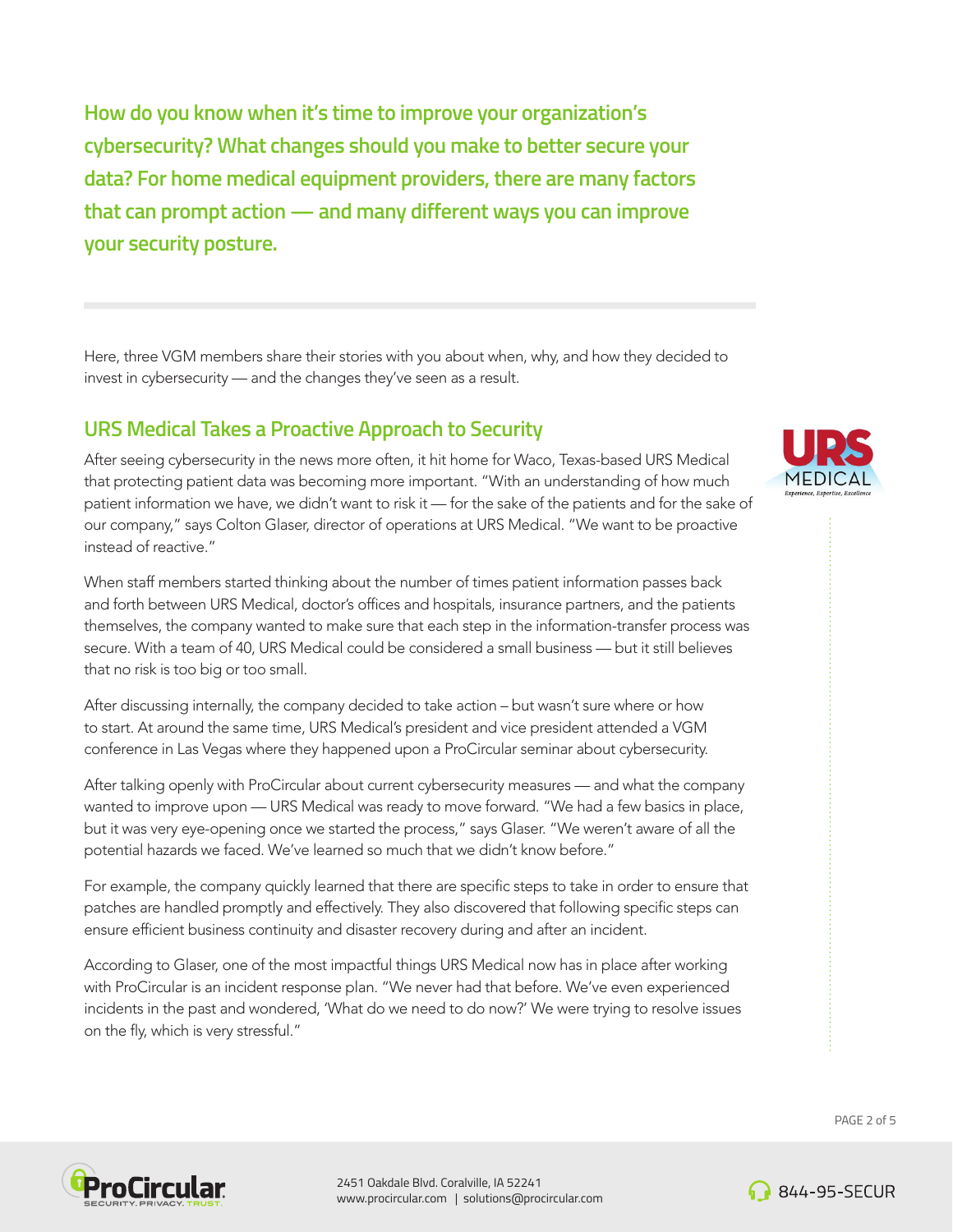Today, the company sits down together and has conversations about potential circumstances that may occur – and how they would handle those events. From there, the plans are documented in writing. A dedicated information security officer has been assigned to ensure confidentiality, integrity, and availability of company information.

The team has also made it a priority to update patches for servers, computers, switches, and other hardware. "With ProCircular's advice and assistance, we have honed in on our backups within the last few months as well. If any event were to happen, we're backed up to a point where we can get up and running quickly and efficiently right away."

Access control has become another point of focus for URS Medical. After discovering that some employees had access to sensitive information they didn't need, the company eliminated those access rights and made sure that only the individuals who need access actually have it.

"The time to be proactive is now, if not yesterday," says Glaser. "Being reactive can turn out to be devastating. We now recognize that, especially with what we've learned from ProCircular. We're excited to continue to learn about the hazards that are in front of us, and how to be prepared for them."

# **Travis Medical Tackles High-Priority Cybersecurity Initiatives**

In business for more than 30 years, the word "cybersecurity" and the acronym "HIPAA" didn't even exist when Austin, Texas-based Travis Medical Sales Corp. was formed.

Regardless, the company felt confident that it met the requirements associated with protecting patient information. "Being early adopters of modern technologies, we have always been diligent about making sure stop gaps and protections were in place," says Jamy Conrad, human resources and payroll manager at Travis Medical.

Travis Medical's mission has always been to provide the highest level of service and expertise possible to its customers – and the company viewed cybersecurity as one more way to fulfill that mission.

"As our business continued to grow, and as we opened more branch locations with more employees, we wanted to ensure that our current security practices would stand the test of the latest technology trends and insurance requirements," says Conrad.

Learning about ProCircular through VGM, Travis Medical figured it was worth a call to understand potential options. The first order of business: To make sure the switch to a new technology platform backed by Azure was secure. "We wanted to follow recommended cybersecurity best practices with the new technology," says Conrad, "and we wanted to understand where our vulnerabilities could be as we moved through the transition."

To start, ProCircular conducted a risk assessment focused on detecting different security-risk levels based on Travis Medical's current practices. "We were proud to see the results confirm we were doing things right," says Conrad.

The assessment helped employees learn new lessons about cybersecurity. For example: "Not everyone realized that a printer is a vulnerability point," says Conrad. "Also, some of our non-IT people just were not aware of all the different ways people are attacking businesses today to try and gain access to employee and patient information."





2451 Oakdale Blvd. Coralville, IA 52241 www.procircular.com | solutions@procircular.com



**844-95-SECUR** 

PAGE 3 of 5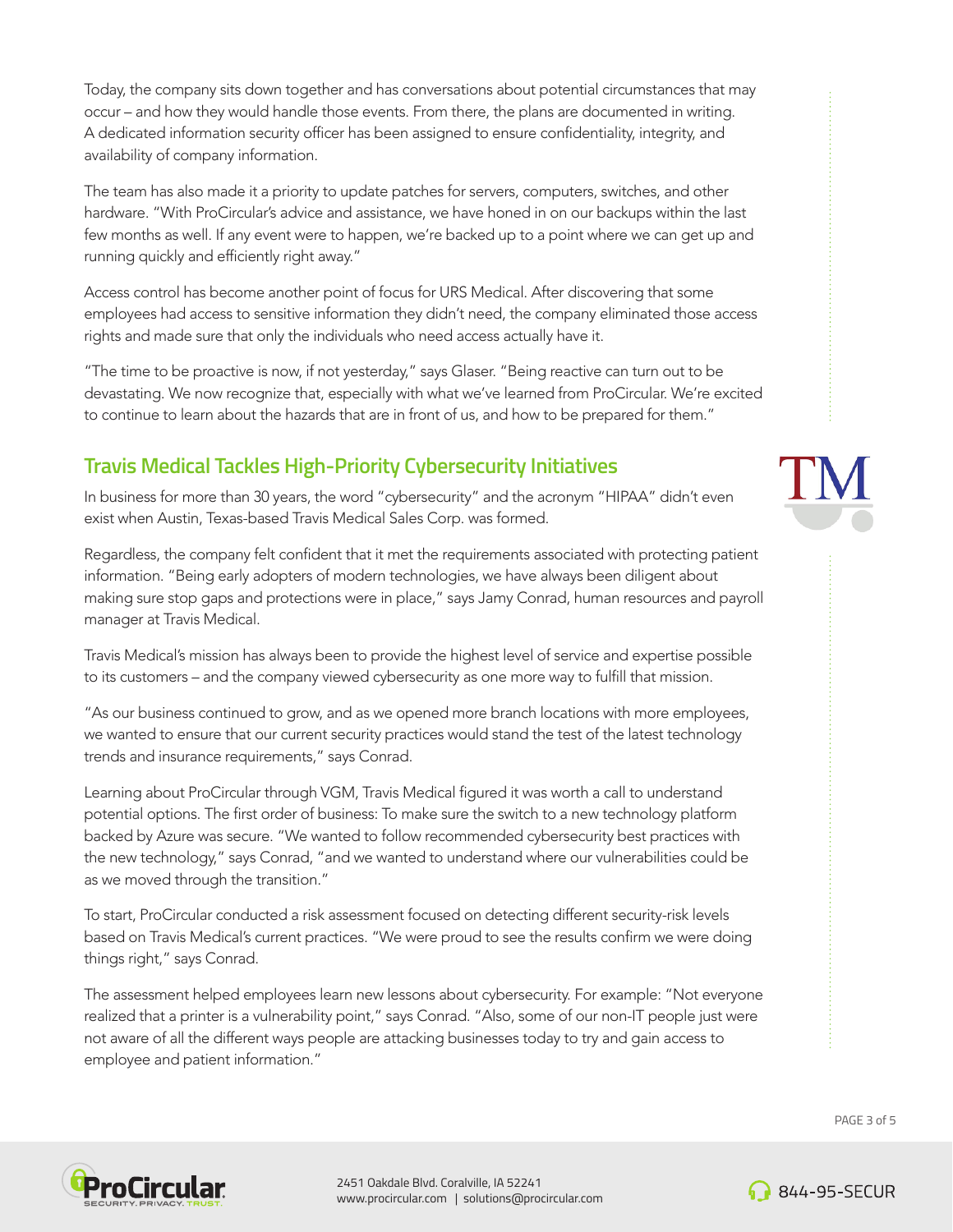The company is now in the process of its new technology transition and knows that, by partnering with ProCircular, it has ensured due diligence to guarantee that data will stay safe.

"We have a good foundation of knowledge and resources to turn to as we implement new technologies and remain contentious of cybersecurity," says Conrad. "Having a partner we know we can call on is comforting, and, as technology improves and progresses, we will continue to upgrade our security measures as well."

## **CarePro Closes Security Gaps**

After joining the CarePro team in 2017, one of the first things Brent Bormann, CFO at Cedar Rapids, IA-based CarePro Health Services, did was attend the Corridor Business Journal's Cyber Security Breakfast to learn about new cybersecurity trends and threats.

After listening to ProCircular discuss cybersecurity risks at this event, Bormann and his team began to think about their own cybersecurity challenges. They wanted to make sure CarePro's IT team was ready to face these risks, and that they had the information they needed to improve security posture.

To do this, Bormann and CarePro's CEO decided to get an objective opinion on the company's current cybersecurity efforts, potential skills gaps within the IT team, and how CarePro could improve its security posture. "We knew cybersecurity was a real concern for organizations our size. We kind of thought we had a plan for it. But was it robust enough? I don't think we had a good feel for whether it was or not," says Bormann.

Although CarePro had basic cybersecurity procedures in place, like firewalls and antivirus software, the company hadn't re-examined its security structure for a few years.

So, as Bormann explains it: "We opened our doors and said, 'Come on in and tell us where we're good, where we're not good, and where we can be better.' I wasn't an expert. ProCircular helped us develop a plan and start to close our security gaps."

First, vulnerability assessments and penetration tests were completed. This helped identify hardware and network weaknesses that CarePro could address right away. From there, the focus shifted to improving risk management: the ability to identify, assess, and control potential cybersecurity risks.

"Now we have some help looking at our security structure and taking a broad look at the organization," says Bormann. "After discovering where we were, now we can decide where we want to be instead — and then execute that plan."





2451 Oakdale Blvd. Coralville, IA 52241 www.procircular.com | solutions@procircular.com



**844-95-SECUR** 

PAGE 4 of 5